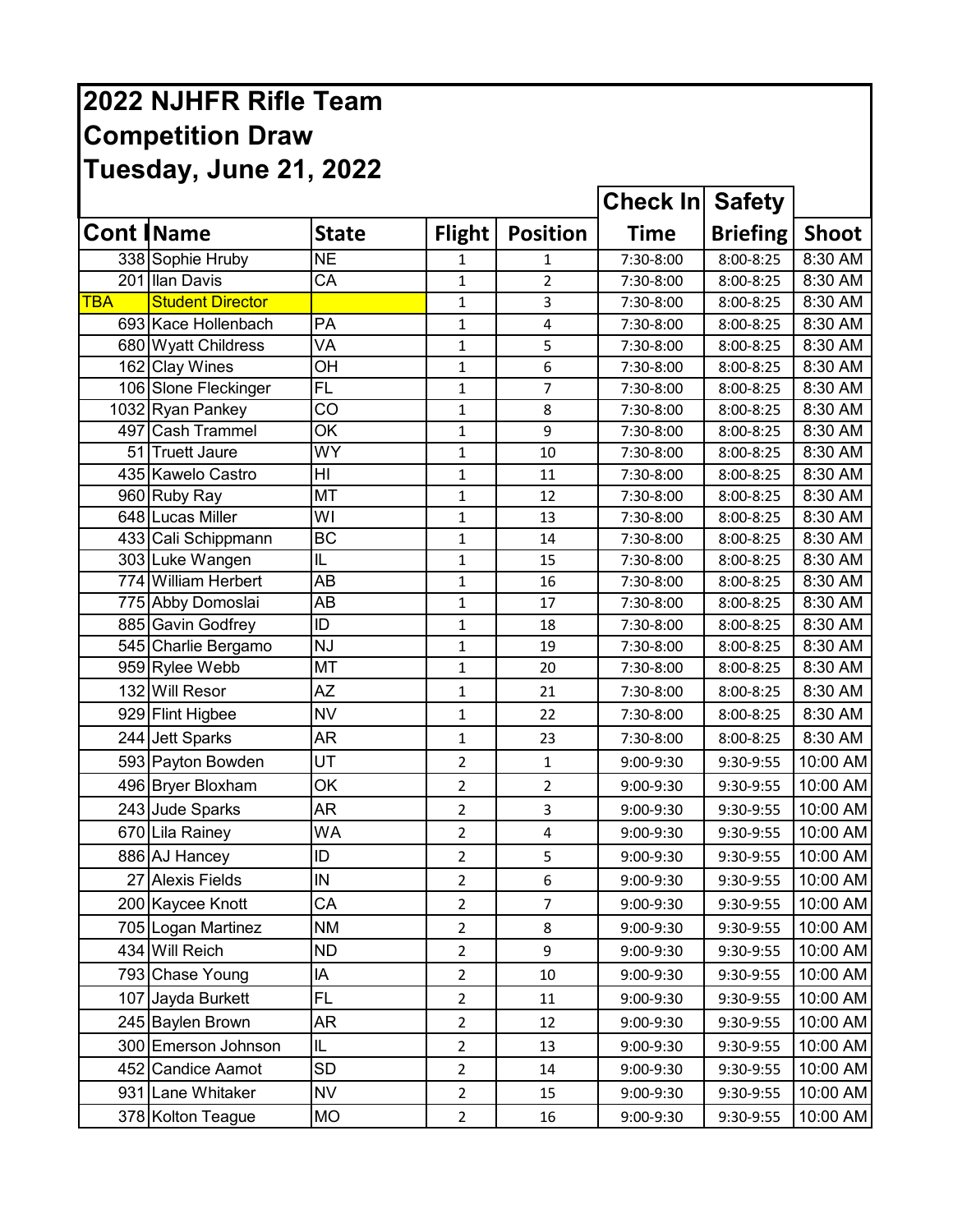|    | 930 Raelee Christian   | <b>NV</b>      | $\overline{2}$ | 17                      | 9:00-9:30   | 9:30-9:55            | 10:00 AM |
|----|------------------------|----------------|----------------|-------------------------|-------------|----------------------|----------|
|    | 163 Kaylynn Thompson   | OH             | $\overline{2}$ | 18                      | 9:00-9:30   | 9:30-9:55            | 10:00 AM |
|    | 645 Johnny Harms       | WI             | $\overline{2}$ | 19                      | 9:00-9:30   | 9:30-9:55            | 10:00 AM |
|    | 594 Hoyt Emett         | UT             | $\overline{2}$ | 20                      | 9:00-9:30   | 9:30-9:55            | 10:00 AM |
|    | 823 Jack Shofner       | <b>TX</b>      | $\overline{2}$ | 21                      | 9:00-9:30   | 9:30-9:55            | 10:00 AM |
|    | 43 Trigg Thompson      | <b>WY</b>      | $\overline{2}$ | 22                      | 9:00-9:30   | 9:30-9:55            | 10:00 AM |
|    | 739 Maddox Steen       | SC             | $\overline{2}$ | 23                      | 9:00-9:30   | 9:30-9:55            | 10:00 AM |
|    | 932 Riley Danen        | <b>NV</b>      | 3              | $\mathbf 1$             | 10:30-11:00 | 11:00-11:25          | 11:30 AM |
|    | 431 Garett Bargmann    | <b>ND</b>      | 3              | $\overline{2}$          | 10:30-11:00 | 11:00-11:25 11:30 AM |          |
|    | 791 Kane Kucera        | IA             | 3              | 3                       | 10:30-11:00 | 11:00-11:25          | 11:30 AM |
|    | 706 Addie Tixier       | <b>NM</b>      | 3              | $\overline{\mathbf{4}}$ | 10:30-11:00 | 11:00-11:25 11:30 AM |          |
|    | 672 Ella Schultz       | WA             | 3              | 5                       | 10:30-11:00 | 11:00-11:25          | 11:30 AM |
|    | 1033 Dot Veatch        | CO             | 3              | $\boldsymbol{6}$        | 10:30-11:00 | 11:00-11:25 11:30 AM |          |
|    | 453 Remi Crago         | <b>SD</b>      | 3              | $\overline{7}$          | 10:30-11:00 | 11:00-11:25          | 11:30 AM |
|    | 133 Kelton Reidhead    | ΑZ             | 3              | 8                       | 10:30-11:00 | 11:00-11:25 11:30 AM |          |
|    | 794 Bristal Johnson    | IA             | 3              | 9                       | 10:30-11:00 | 11:00-11:25 11:30 AM |          |
|    | 436 Takeshi Izuno      | H <sub>l</sub> | 3              | 10                      | 10:30-11:00 | 11:00-11:25          | 11:30 AM |
|    | 671 Reed Bowling       | WA             | 3              | 11                      | 10:30-11:00 | 11:00-11:25          | 11:30 AM |
|    | 281 Annah Southern     | KY             | 3              | 12                      | 10:30-11:00 | 11:00-11:25 11:30 AM |          |
|    | 336 Ty Stevens         | <b>NE</b>      | 3              | 13                      | 10:30-11:00 | 11:00-11:25 11:30 AM |          |
|    | 536 Macyn VanDerVoort  | <b>MD</b>      | 3              | 14                      | 10:30-11:00 | 11:00-11:25          | 11:30 AM |
|    | 1088 Joree Bentz       | KS             | 3              | 15                      | 10:30-11:00 | 11:00-11:25 11:30 AM |          |
|    | 164 Tristan Houin      | OH             | 3              | 16                      | 10:30-11:00 | 11:00-11:25          | 11:30 AM |
|    | 105 Emry Trent         | <b>FL</b>      | 3              | 17                      | 10:30-11:00 | 11:00-11:25 11:30 AM |          |
|    | 792 Jagger Hudnut      | IA             | 3              | 18                      | 10:30-11:00 | 11:00-11:25          | 11:30 AM |
|    | 301 Jonah Mason        | IL             | 3              | 19                      | 10:30-11:00 | 11:00-11:25 11:30 AM |          |
|    | 242 Rooster Lipsmeyer  | <b>AR</b>      | 3              | 20                      | 10:30-11:00 | 11:00-11:25          | 11:30 AM |
|    | 28 Guthrey Fagg        | IN             | 3              | 21                      | 10:30-11:00 | 11:00-11:25 11:30 AM |          |
|    | 596 Wyatt Fox          | UT             | 3              | 22                      | 10:30-11:00 | 11:00-11:25 11:30 AM |          |
|    | 681 Emily Harris       | VA             | 3              | 23                      | 10:30-11:00 | 11:00-11:25 11:30 AM |          |
| 77 | Tripp Thompson         | WY             | 4              | 1                       | 11:30-12:00 | 12:00-12:25          | 12:30 PM |
|    | 134 Taizly Newman      | ΑZ             | 4              | $\overline{2}$          | 11:30-12:00 | 12:00-12:25          | 12:30 PM |
|    | 1003 Tyler Williams    | <b>NC</b>      | 4              | 3                       | 11:30-12:00 | 12:00-12:25          | 12:30 PM |
|    | 1090 Makynna Allenbach | KS             | 4              | $\overline{\mathbf{4}}$ | 11:30-12:00 | 12:00-12:25          | 12:30 PM |
|    | 451 Joshua Main        | <b>SD</b>      | 4              | 5                       | 11:30-12:00 | 12:00-12:25          | 12:30 PM |
|    | 673 Sam Wilson         | WA             | 4              | 6                       | 11:30-12:00 | 12:00-12:25          | 12:30 PM |
|    | 1034 Jaykin Spaid      | CO             | 4              | $\overline{7}$          | 11:30-12:00 | 12:00-12:25          | 12:30 PM |
|    | 1089 Lakyn Allenbach   | KS             | 4              | 8                       | 11:30-12:00 | 12:00-12:25          | 12:30 PM |
|    | 649 Cade Waldenberger  | WI             | 4              | 9                       | 11:30-12:00 | 12:00-12:25          | 12:30 PM |
|    | 161 Sophie Brinkerhoff | ОH             | 4              | 10                      | 11:30-12:00 | 12:00-12:25          | 12:30 PM |
|    | 183 Spencer Foster     | AL             | 4              | $11\,$                  | 11:30-12:00 | 12:00-12:25          | 12:30 PM |
|    | 283 Scarlett Reed      | KY             | 4              | 12                      | 11:30-12:00 | 12:00-12:25          | 12:30 PM |
|    | 377 Kannan Wood        | <b>MO</b>      | 4              | 13                      | 11:30-12:00 | 12:00-12:25          | 12:30 PM |
|    | 646 Jenna Bretsch      | WI             | 4              | 14                      | 11:30-12:00 | 12:00-12:25          | 12:30 PM |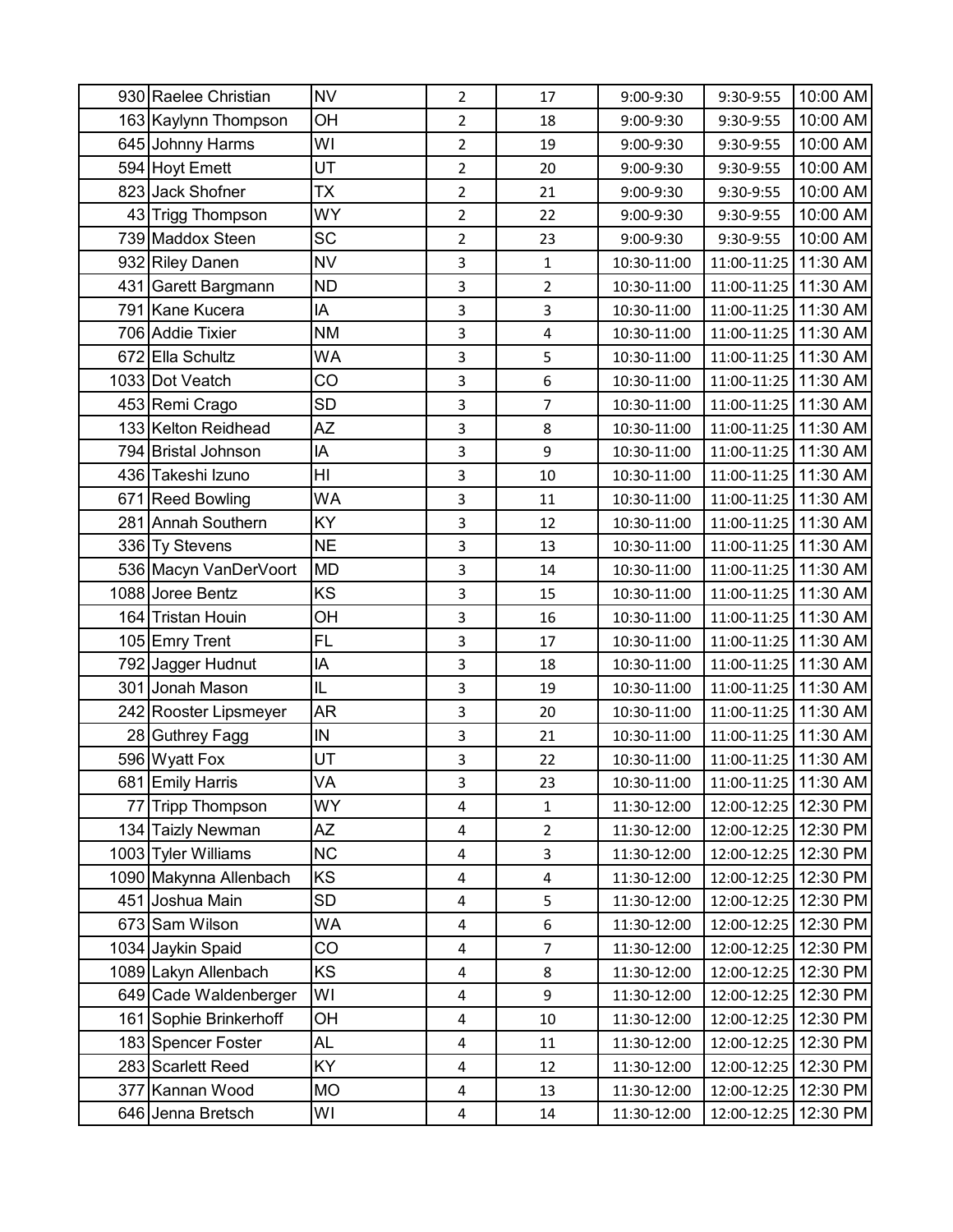| 437 Kekapa Castro      | HI        | 4 | 15             | 11:30-12:00 | 12:00-12:25            | 12:30 PM |
|------------------------|-----------|---|----------------|-------------|------------------------|----------|
| 647 Colbi Spiegelberg  | WI        | 4 | 16             | 11:30-12:00 | 12:00-12:25   12:30 PM |          |
| 1002 Gage Bass         | <b>NC</b> | 4 | 17             | 11:30-12:00 | 12:00-12:25            | 12:30 PM |
| 337 Cash Cooper        | <b>NE</b> | 4 | 18             | 11:30-12:00 | 12:00-12:25 12:30 PM   |          |
| 763 George Stockman    | <b>MN</b> | 4 | 19             | 11:30-12:00 | 12:00-12:25            | 12:30 PM |
| 707 Rody Mack          | <b>NM</b> | 4 | 20             | 11:30-12:00 | 12:00-12:25            | 12:30 PM |
| 454 Atty Eastman       | <b>SD</b> | 4 | 21             | 11:30-12:00 | 12:00-12:25            | 12:30 PM |
| 498 Gavin Dillard      | OK        | 4 | 22             | 11:30-12:00 | 12:00-12:25 12:30 PM   |          |
| 339 Cort Buss          | <b>NE</b> | 4 | 23             | 11:30-12:00 | 12:00-12:25            | 12:30 PM |
| 824 Kody Sanchez       | <b>TX</b> | 5 | 1              | 12:30-1:00  | $1:00-1:25$            | 1:30 PM  |
| 376 Griffin Carter     | <b>MO</b> | 5 | $\overline{2}$ | 12:30-1:00  | $1:00-1:25$            | 1:30 PM  |
| 738 Austin Boyd        | <b>SC</b> | 5 | 3              | 12:30-1:00  | $1:00-1:25$            | 1:30 PM  |
| 280 Leanne Pringle     | <b>KY</b> | 5 | 4              | 12:30-1:00  | $1:00-1:25$            | 1:30 PM  |
| 704 Zoey Cline         | <b>NM</b> | 5 | 5              | 12:30-1:00  | $1:00-1:25$            | 1:30 PM  |
| 958 William Barnett    | <b>MT</b> | 5 | 6              | 12:30-1:00  | $1:00-1:25$            | 1:30 PM  |
| 438 Sara-Rose Cluney   | HI        | 5 | 7              | 12:30-1:00  | $1:00-1:25$            | 1:30 PM  |
| 546 Nick Candeloro     | <b>NJ</b> | 5 | 8              | 12:30-1:00  | $1:00-1:25$            | 1:30 PM  |
| 883 Jana Godfrey       | ID        | 5 | 9              | 12:30-1:00  | $1:00-1:25$            | 1:30 PM  |
| 884 Rylen Summers      | ID        | 5 | 10             | 12:30-1:00  | $1:00-1:25$            | 1:30 PM  |
| 432 Stetson Bargmann   | <b>ND</b> | 5 | 11             | 12:30-1:00  | $1:00-1:25$            | 1:30 PM  |
| 825 Campbell Pegues    | TX        | 5 | 12             | 12:30-1:00  | $1:00-1:25$            | 1:30 PM  |
| 595 Whitley Hatt       | UT        | 5 | 13             | 12:30-1:00  | $1:00-1:25$            | 1:30 PM  |
| 694 Klayton Herman     | PA        | 5 | 14             | 12:30-1:00  | $1:00-1:25$            | 1:30 PM  |
| 1004 Saige Belton      | <b>NC</b> | 5 | 15             | 12:30-1:00  | $1:00-1:25$            | 1:30 PM  |
| 131 Tayden Cook        | ΑZ        | 5 | 16             | 12:30-1:00  | $1:00-1:25$            | 1:30 PM  |
| 182 Hunter Clukey      | AL        | 5 | 17             | 12:30-1:00  | $1:00-1:25$            | 1:30 PM  |
| 1035 Rylan Richmann    | CO        | 5 | 18             | 12:30-1:00  | $1:00-1:25$            | 1:30 PM  |
| 1109 Rhett Moebis      | <b>SK</b> | 5 | 19             | 12:30-1:00  | $1:00-1:25$            | 1:30 PM  |
| 495 Clay Matlock       | OK        | 5 | 20             | 12:30-1:00  | $1:00-1:25$            | 1:30 PM  |
| 826 Case Cerny         | <b>TX</b> | 5 | 21             | 12:30-1:00  | 1:00-1:25              | 1:30 PM  |
| 104 Leo Boney          | FL        | 5 | 22             | 12:30-1:00  | 1:00-1:25              | 1:30 PM  |
| 199 Wyatt Bullivant    | СA        | 5 | 23             | 12:30-1:00  | $1:00-1:25$            | 1:30 PM  |
| 58 Callaway Wilson     | WY.       | 6 | $\mathbf{1}$   | 1:30-2:00   | 2:00-2:25              | 2:30 PM  |
| 534 Willa Sisk         | MD        | 6 | $\overline{2}$ | 1:30-2:00   | 2:00-2:25              | 2:30 PM  |
| 302 Stetson Cornman    | IL        | 6 | 3              | 1:30-2:00   | $2:00-2:25$            | 2:30 PM  |
| 682 Clay Lamb          | VA        | 6 | 4              | 1:30-2:00   | 2:00-2:25              | 2:30 PM  |
| 26 Elaina Fagg         | IN        | 6 | 5              | 1:30-2:00   | $2:00-2:25$            | 2:30 PM  |
| 423 Wyatt LaPierre     | <b>ND</b> | 6 | 6              | 1:30-2:00   | 2:00-2:25              | 2:30 PM  |
| 375 Ayden Sanders      | MO        | 6 | $\overline{7}$ | 1:30-2:00   | 2:00-2:25              | 2:30 PM  |
| 535 Bradyn VanDerVoort | MD        | 6 | 8              | 1:30-2:00   | 2:00-2:25              | 2:30 PM  |
| 1087 Collin Dent       | KS        | 6 | 9              | 1:30-2:00   | 2:00-2:25              | 2:30 PM  |
|                        |           | 6 | 10             | 1:30-2:00   | 2:00-2:25              | 2:30 PM  |
|                        |           | 6 | 11             | 1:30-2:00   | 2:00-2:25              | 2:30 PM  |
|                        |           | 6 | 12             | 1:30-2:00   | 2:00-2:25              | 2:30 PM  |